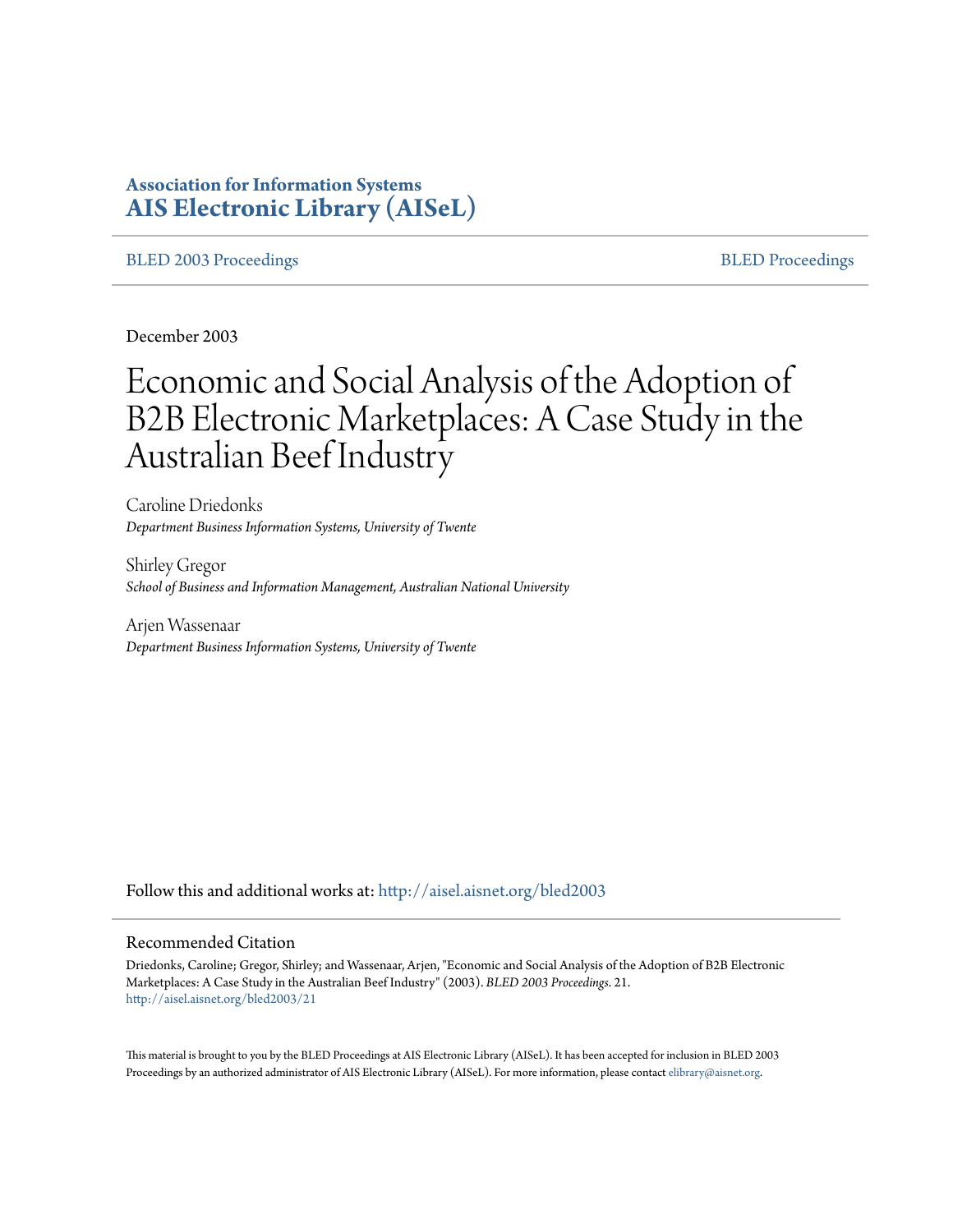# **16th Bled eCommerce Conference**

## **eTransformation**

Bled, Slovenia, June 9 - 11, 2003

# **Economic and Social Analysis of the Adoption of B2B Electronic Marketplaces: A Case Study in the Australian Beef Industry**

## **Caroline F. Driedonks**

Department Business Information Systems, University of Twente, The Netherlands CDriedonks@hotmail.com

## **Shirley Gregor**

School of Business and Information Management, Australian National University, Australia Shirley.Gregor@Anu.edu.au

## **Arjen Wassenaar**

Department Business Information Systems, University of Twente, The Netherlands D.A.Wassenaar@sms.utwente.nl

## **Abstract**

*The purpose of this paper is to investigate factors that affect the rate of adoption of B2B electronic marketplaces as innovations. The paper reports a case study of AuctionsPlus, an electronic marketplace in the Australian beef industry. Two existing theories were drawn upon to explain the relatively slow adoption of this system. Kambil and van Heck's model of exchange processes offers a primarily economic view at the level of key stakeholder groups. Rogers' diffusion theory gives a more social viewpoint, at the level of the individual stakeholders. It was found that key stakeholder groups do not appear to be substantially worse off with AuctionsPlus from an economic exchange-process point of view. Considering the social and political dimensions of electronic marketplaces, however, contributes to further understanding of the case. Important influences appear to be loss of social capital, the nature of communication channels, time taken to reach critical mass, and the power of one group originally not recognized as a key player – the stock and station agent intermediaries.* 

*Key words: electronic markets, adoption of innovations*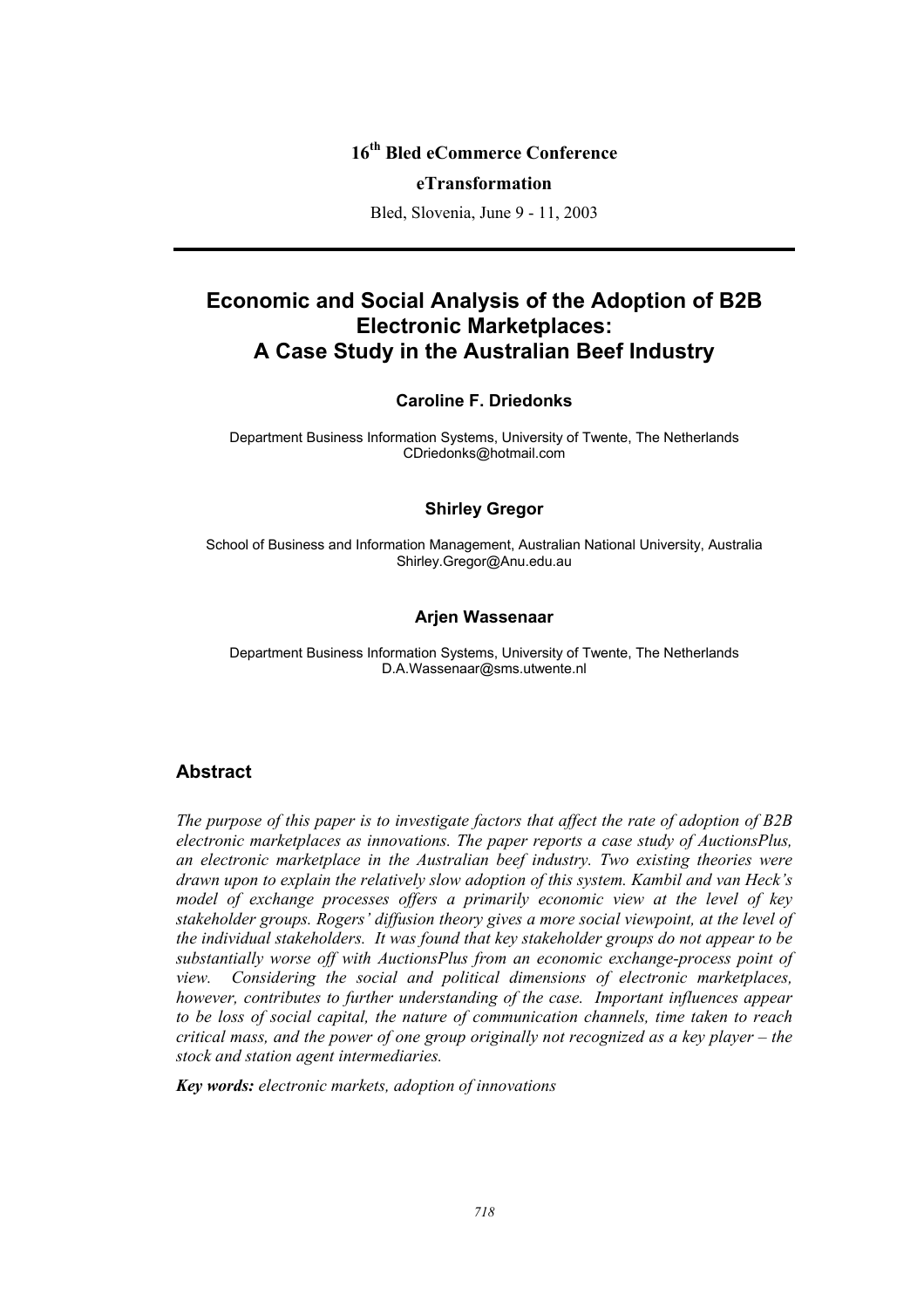# **1. Introduction**

The research presented in this paper focuses on the adoption of business-to-business (B2B) electronic marketplaces, and more specifically, the factors that lead to the success of an electronic marketplace in opposition to existing exchange mechanisms. The study was motivated by questions concerning the relatively low rate of use of an electronic marketplace in the Australian beef industry and is discussed in detail by Driedonks (2003).

Several exchange methods exist in this industry, as shown in Figure 1. The major exchange methods are the traditional saleyard auctions and the over-the-hooks method. The electronic marketplace, AuctionsPlus, is an alternative to these traditional methods. Adoption of AuctionsPlus, however, has not been as widespread as originally envisaged, even after a relatively long period of time. The case of AuctionsPlus offers the opportunity to gain insights into the reasons behind the success or otherwise of B2B marketplaces.



*Figure 1: Australia's beef supply chain*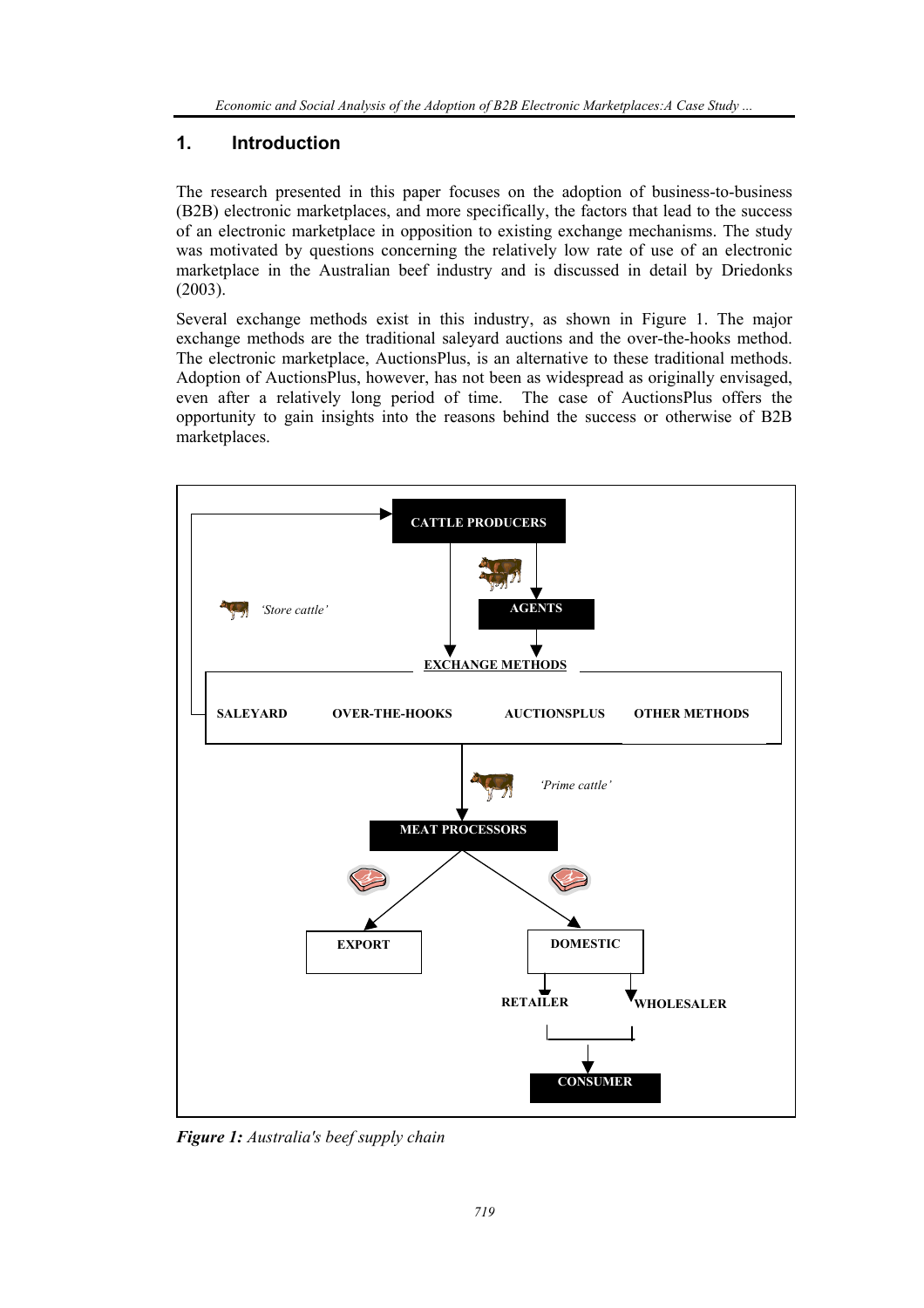AuctionsPlus is a computer-based auction system and claims to combine the advantages of the major traditional exchange methods (AuctionsPlus, 2002). The Australian Meat and Livestock Cooperation (AMLC) launched this system under the name of Computer Aided Livestock Marketing (CALM) in 1987. CALM claimed to "provide a system for buying and selling cattle, sheep, lambs and pigs, on the basis of an objective description, while the stock remains on the property or feedlot. Buyers can bid from anywhere in Australia. CALM combines the advantages of auction selling with the efficiency of sale by description" (Clarke & Jenkins, 1993, p. ). In 1995 the major stock-agent companies, WesFarmers, Elders Landmark and Roberts together took over CALM, centralised the organisation and changed its name to AuctionsPlus. It is remarkable that this marketplace has never really burgeoned in terms of adoption. The number of registrations has increased over the years, but the number of users is still not much higher than in 1988, when the system was just launched (Driedonks, 2003). The cattle producers and meat processors, who are potential users, have tended to continue with the major traditional methods for trading cattle - saleyard auctions and over-the-hooks. Previous research on the system in its CALM form include papers by Clarke and Jenkins (1993) and Fong, Fowler and Swatman (1998). It appears timely to carry out a further investigation of this system.

The traditional saleyard auctions are still the most common method of selling cattle in Australia with 48% of the sales in 1999-2000 (Riley et al., 2001). Often agents sell livestock on behalf of cattle producers for a commission. Producers pay a yard fee, industry and government levies and freight costs. The traditional strengths of saleyards are that buyers can view the animals they are purchasing and the pricing is usually very competitive, with 'lots' of animals being sold to the highest bidder. The sale price may be on a per-head or live-weight basis. There are negatives associated with saleyards though. Animals can get stressed during and after transport, which may affect meat quality. Saleyards can be quality assurance accredited with the National Saleyard Quality Assurance scheme, or NSQA. This quality assurance aims to improve animal welfare and reduce the stresses that might affect meat quality, taking into account many factors including livestock reception procedures and yard construction.

The second most common method of exchange is over-the-hooks marketing, with 26% of sales in 1999-2000 (Riley et al., 2001). This method involves direct selling from the cattle producer to a meat processor. Payment is based on the Hot Standard Carcase Weight (HSCW) after slaughtering and various other measurements such as fat percentage, plus the value of the skin or hide. Over-the-hooks marketing is market specific and ensures that producers get paid for exactly what they produce. Producers choose which market specifications they will meet and negotiate a price. The actual price paid depends on whether specifications are met after slaughter in terms of weight, fat scores, skin quality and so on. The system emphasizes guidelines regarding transport (loading, unloading, time and cleanliness), handling, lairage, watering, feed, stress, and ensures constructive communication and feedback.

# **2. Aim and Structure of This Paper**

The question that gave rise to the research presented in this paper was whether the adoption of B2B electronic marketplaces could be explained primarily in terms of relative advantage offered by the innovation (an economic explanation) or whether other social factors such as perceptions of the innovation play an important role (a social explanation). Thus the aim of the paper is *to investigate the economic and social factors that affect the rate of adoption of B2B electronic marketplaces as innovations.*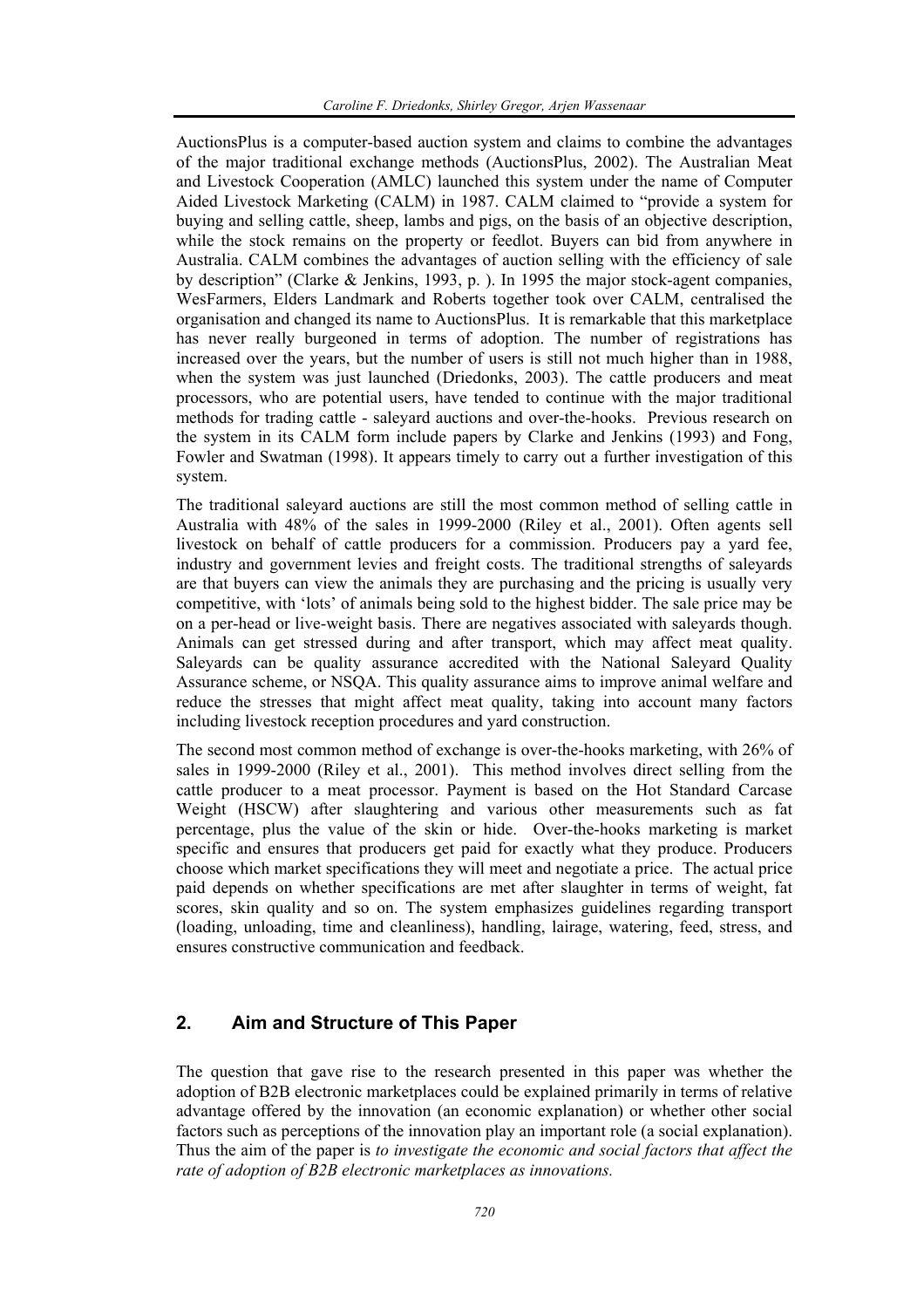A *B2B electronic marketplace* is defined as an Internet based institution using market mechanisms to mediate transactions between businesses (Kaplan & Sawhney, 1999). An *innovation* is an idea, practice, or object that is perceived as new by an individual or other unit of adoption (Rogers, 1995). The *rate of adoption* is the relative speed with which an innovation is adopted by members of a social system, which is generally measured as the number of individuals who adopt a new idea in a specified period, such as each year (Rogers, 1995). In this paper *adoption* means the range of behaviours from the decision to use an innovation to full and regular use of the innovation and rejection means the decision not to use the innovation at all.

The research focuses on both economic and social explanations for individual and group use of B2B electronic marketplaces, which are perceived as a new way of trading (an innovation). The study is significant as there is a paucity of theory-based research on the adoption of electronic marketplaces, the Kambil and van Heck (1998) study being a notable exception. These authors called for further empirical investigation of the framework they proposed. This study answers their suggestion by applying their framework to a different industry context, and supplementing their framework with an analysis that includes social processes.

The following section 3 presents the theoretical background and section 4 introduces the initial research model that guided the investigation. In section 5, the research methodology is explained. Section 6 presents the case study findings. In section 7 conclusions are drawn regarding the case study and the research model in general. Final remarks are made in section 8.

# **3. Theoretical Background**

Many different definitions of markets exist in the literature. Koppius attempts to classify market theories by distinguishing markets along two separate dimensions; (i) whether a market is viewed as a state or a process and (ii) whether markets primarily are viewed as economic allocation mechanisms or as social structures (Koppius, 2002). Concerning the latter distinction, many definitions of markets focus on fulfilling the role of an allocation mechanism rather than a social mechanism. Wigand, Picot and Reichwald for instance define a market as "an economic location on which the supply and demand for goods meet, enabling exchange processes" (Wigand, Picot, & Reichwald, 1997). Kambil and van Heck also focus on this economic allocation aspect of markets (Kambil & van Heck, 1998).

Koppius notes that the social aspect of markets is often underexposed. He states that "*Markets are social institutions that facilitate exchange by means of competition. The primary goal of a market is to solve the problems of resource allocation (who gets what) and price determination (at which price)"* (Koppius, 2002, p. 1).

Two existing theories are drawn upon to explain the adoption of B2B electronic marketplaces as an innovation. These theories were chosen because they offer complementary perspectives in two respects: (i) an economic view versus a more social view on adoption behaviour, and (ii) analysis at the group or at the individual level.

The first theory is Kambil and van Heck's process-stakeholder framework (Kambil & van Heck, 1998). Kambil's generalizable model of exchange processes, in which five basictrade processes and five trade-context processes are distinguished (Kambil & van Heck, 1998), forms a basis for this process-stakeholder framework.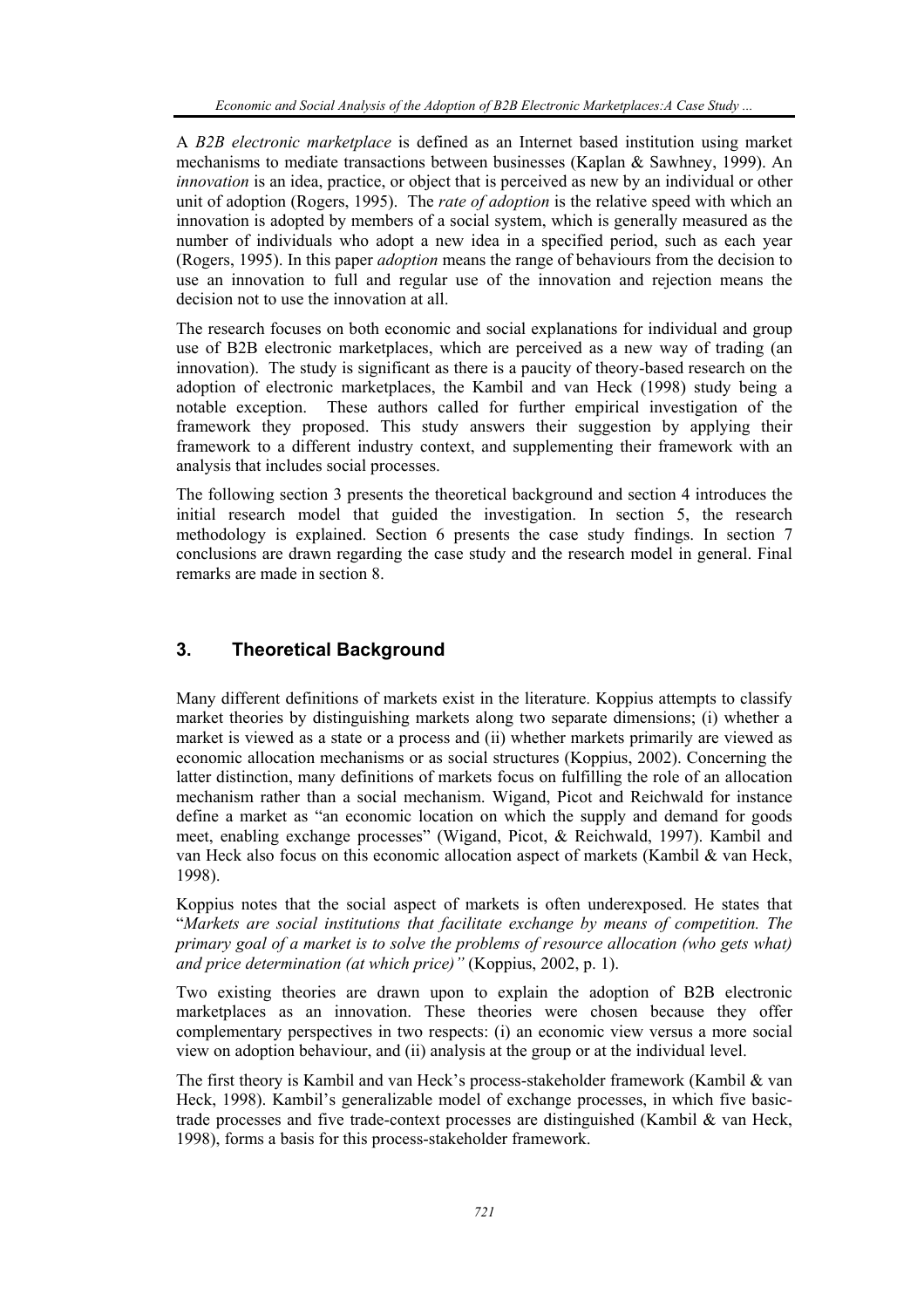- Basic-trade processes include the processes required in all transactions of goods and services: search, valuation, logistics, payment and settlements, and authentication.
- Trade-context processes facilitate and enable or reduce the costs of or 'frictions' in the basic processes: communication and computing, product representation, legitimation, influence and dispute resolution.

Kambil and van Heck use the generalizable model of exchange processes to build a process-stakeholder analysis framework with the aim of comparing traditional markets and IT-enabled markets in the same market. This categorization allows systematic identification of processes affected by a specific administrative or technological innovation and enables systematic examination and representation of the impacts of IT across interdependent processes and stakeholder groups in an electronic market.

Kambil and van Heck applied this process-stakeholder framework to analyze a number of information technology initiatives in the Dutch flower markets using cross-case analysis and studying success and failures in the introduction of new IT-based trading mechanisms in these markets. One of the testable propositions formulated as an outcome of this study is:

*"Market organizations are the meeting point for multiple stakeholders: buyers, sellers, and intermediaries with conflicting incentives. Given existing or market alternatives, no new IT-based initiative is likely to succeed if any key stakeholder is worse off after the ITenabled innovation"* (Kambil and van Heck, 1998, p. 16).

In other words, Kambil and van Heck state that the relative (economic) advantage of an IT-enabled innovation plays an important role in its adoption.

The second theory used here is Rogers' diffusion of innovations theory (Rogers, 1995). Rogers states:

*"The innovation decision process consists of the series of actions and choices over time through which an individual (or organization) evaluates a new idea and decides whether or not to incorporate the innovation into ongoing practice"* (Rogers, 1995, p. 161)*.*

This innovation behaviour follows from the uncertainty that is inherently involved in deciding about a new alternative relative to those previously in existence. The perceived newness of an innovation, and the uncertainty associated with this newness, is a distinctive aspect of innovation decision-making. Rogers distinguishes five steps and stages of the innovation decision process. The first step, *knowledge*, occurs when an individual is exposed to an innovation's existence and gains some understanding of how it functions. At the following stage, *persuasion,* the individual forms a favourable or unfavourable attitude towards the innovation. Next, during the *decision*, the individual engages in activities that lead to a choice to adopt or reject the innovation. The *implementation* occurs when an individual puts an innovation into use. Finally, at the *confirmation* stage, the individual seeks reinforcement of an innovation decision already made, or reverses a previous decision to adopt or reject the innovation if exposed to conflicting messages about the innovation.

Rogers argued that the rate of adoption of an innovation is determined by the perceived attributes of the innovation (relative advantage, compatibility, complexity, trialability, and observability), the type of innovation-decision (optional, collective, authority), communication channels (mass media or interpersonal), the nature of the social system and the extent of change agents' promotion efforts.

Other models for technology acceptance at the level of individuals exist. A broad intention-based theory is the Theory of Reasoned Action (TRA) (Fishbein and Azjen,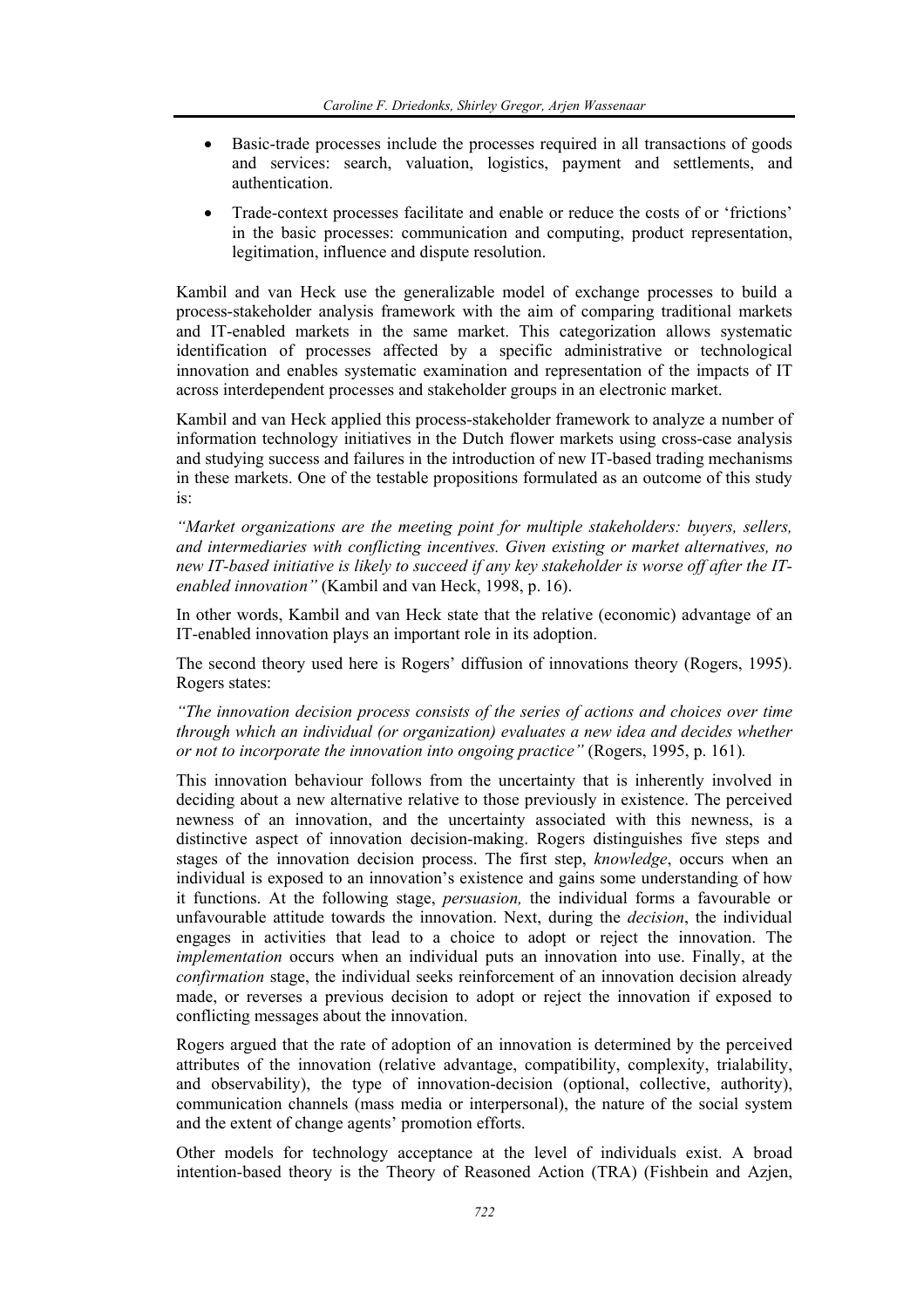1975) which proposes that beliefs influence attitudes, which in turn shape intentions, which then guide or dictate behaviours. The Technology Acceptance Model (TAM) was derived from TRA specifically for explaining and predicting individual acceptance of computer technology (Davis, 1989; Davis, Bagozzi, and Warshaw, 1989). Davis (1989) saw TAM as compatible with Rogers' diffusion theory, his aim being to provide better measures for predicting and explaining use, with central variables being perceived usefulness (relative advantage) and ease of use (lack of complexity). Rogers' theory is used here as it gives a broader picture of the innovation process and the role of communication channels, change agents and social systems.

## **4. Research Model**

In order to investigate the economic and social factors affecting the rate of adoption of B2B electronic marketplaces, the research model shown in Figure 2 is developed. This model integrates elements of both theories discussed above. The theories complement each other as one focuses on the innovation's net benefit at the level of key stakeholder groups and the other focuses on the perceptions of individual potential users. Together these theories offer a potential explanation for the adoption and success of B2B electronic marketplaces.

The research model explains behaviour at two levels:

## • **Level 1 - Net benefits for key stakeholder groups**

At this level Kambil and van Heck's economic-political process-stakeholder theory shows how relative advantage within basic-trade and trade-context processes for key stakeholder groups when using the IT-enabled innovation (a B2B electronic marketplace) influence adoption and use.

## • **Level 2 - Perception of individual potential users**

At this level Rogers' social-political diffusion of innovations theory gives an understanding of how the actions and perceptions of individuals and organizations interact in a social process over time to influence the uptake of a B2B electronic marketplace.

Analysis at these two levels is expected to contribute to an explanation of a B2B electronic marketplace's rate of adoption, and therefore partially its success. This research model was used as an initial guide for the case study.



*Figure 2: Research Model*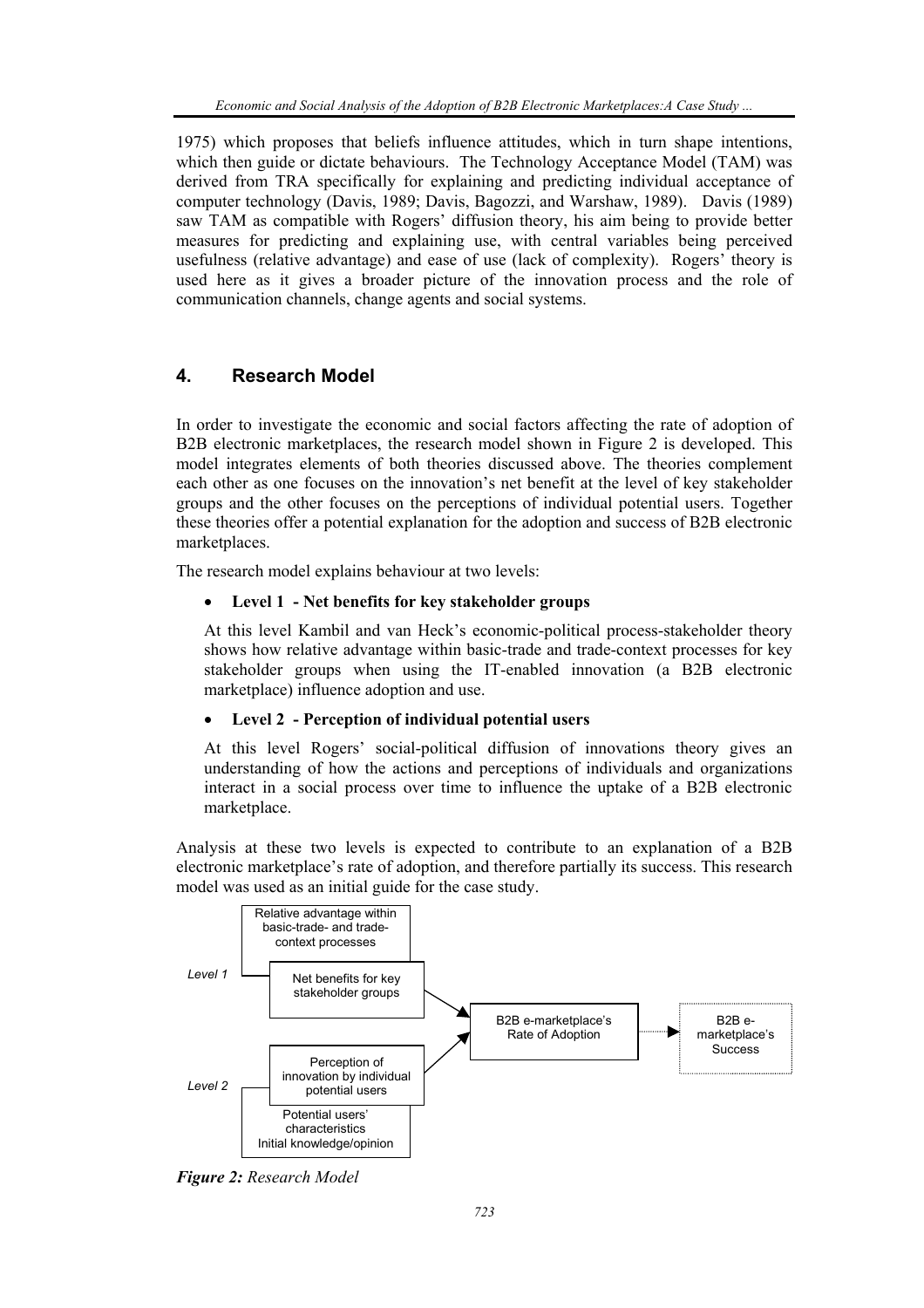# **5. Research Methodology**

The type of research question asked as a main question can be seen as a 'why-question'; exploring 'what factors affect the rate of adoption of B2B electronic marketplaces as innovations' can be translated into why potential users decide to use or not use B2B electronic marketplaces. A case study strategy is indicated to explore the answers to this question (Yin & Campbell, 1989). Data was gathered from interviews, direct observation of auctions (both electronic and saleyard), web sites, reports and other archival sources. Interviewees were given the opportunity to check and amend the transcripts of their interviews. The data was analysed using the guidelines suggested by Miles and Huberman (1994) for qualitative data analysis. Interview transcripts were analysed for themes and patterns that concerned the primary research question, using the research model as a framework.

Analysis occurred at two levels:

At Level 1, the net benefits for key stakeholder groups of competing exchange mechanisms were analysed in terms of the Kambil and van Heck (1998) framework. Twelve people were interviewed, including two saleyard managers, three industry experts, five cattle producers who used AuctionsPlus, and two AuctionsPlus managers.

At Level 2, the perceptions of the innovation and the innovation process by individuals and organizations were analysed. Seventeen people were interviewed, including five cattle producers who adopted AuctionsPlus, five cattle producers who rejected AuctionsPlus, one meat processor who adopted AuctionsPlus and one meat processor who rejected AuctionsPlus, and five industry experts.

# **6. Findings**

An overview of findings is presented for both levels of analysis.

Level 1 - Net benefits for key stakeholder groups

At Level 1, Table 1 shows AuctionsPlus compared with saleyard exchange and Table 2 shows AuctionsPlus compared with over-the-hooks exchange. These tables in summary present the process-stakeholder framework of Kambil and van Heck (1998) used for analysis by Driedonks (2003). This framework depicts ten processes involved in a marketplace exchange. Analysis of the costs and benefits related to each process in different marketplaces allows for systematic comparison of the advantages and disadvantages accruing to different stakeholders. This analysis has primarily an economic focus.

Table 1 shows *selling cattle producers* have overall positive net benefits from the AuctionsPlus system compared with the traditional saleyard auction. Keeping cattle on property till sale and the possibility of setting a reserve price improves their negotiating position considerably. Selling cattle producers do not need to freight cattle into the saleyard, which lowers costs depending on the distance to the nearest saleyard. In return, assessment has to be arranged and paid by the selling party. These costs generally turn out lower than freight costs and saleyard fees together. The assessment of cattle gives cattle producers feedback on their production. Additionally, the AuctionsPlus system gives access to more buyers all over Australia and because of more competition higher prices can be generated through this auction system. Keeping cattle on property till sale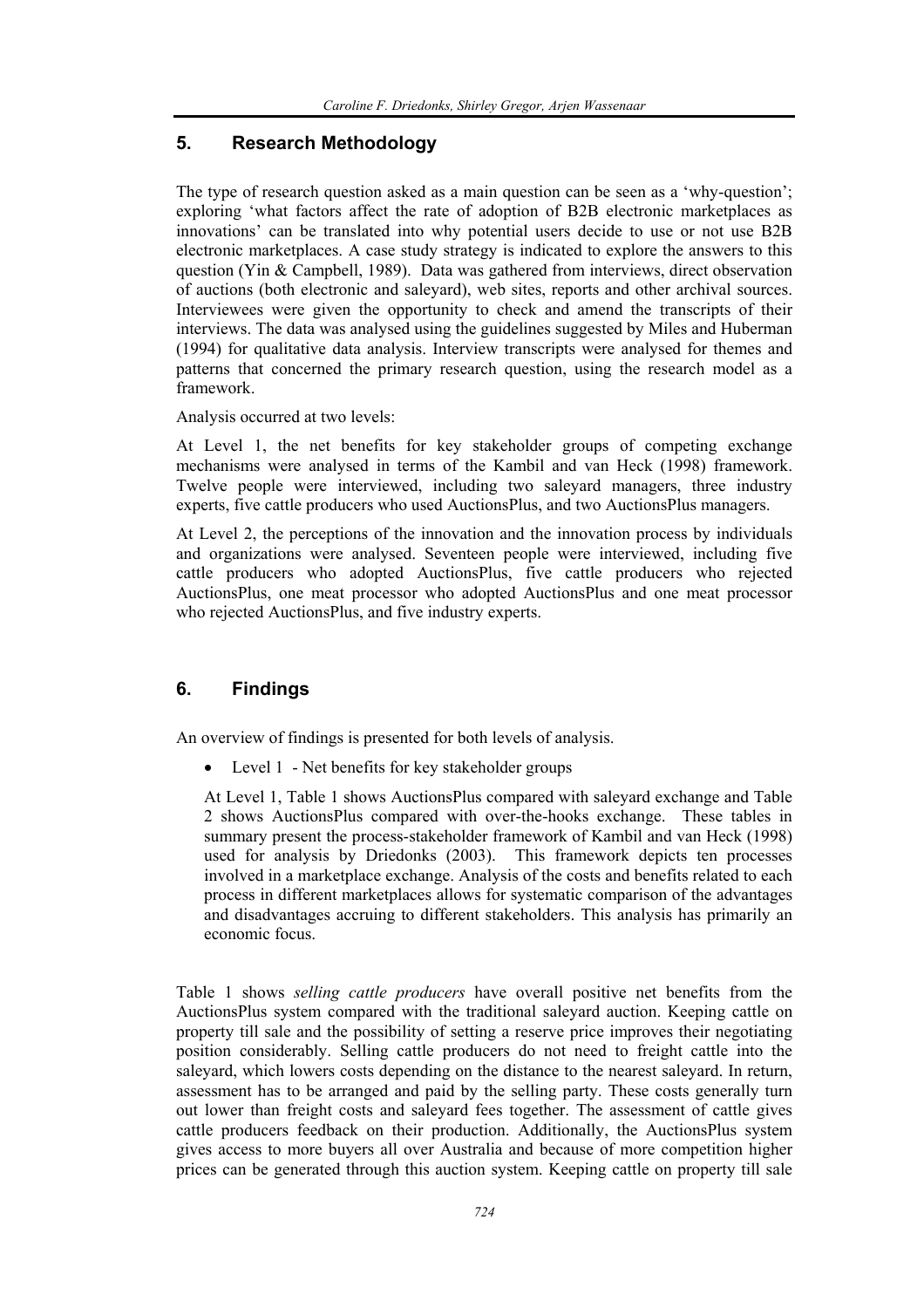and the possibility of setting a reserve price improves their negotiating position considerably, also leading to higher prices, compared with sending cattle to the saleyard.

|                                                                                                                                      | <b>Stakeholder groups</b>       |                                                                                                     |  |  |  |  |
|--------------------------------------------------------------------------------------------------------------------------------------|---------------------------------|-----------------------------------------------------------------------------------------------------|--|--|--|--|
| <b>Outcome category</b>                                                                                                              | <b>Selling cattle producers</b> | <b>Buyers (producers and</b><br>processors)                                                         |  |  |  |  |
| (a) Basic-trade processes (search, valuation, logistics, payment and settlements, and<br><i>authentication</i> )                     |                                 |                                                                                                     |  |  |  |  |
| <b>Benefits</b>                                                                                                                      | Lower search costs              | Lower search costs<br>Less time-consuming<br>Better planning<br>Access to wider range of<br>sellers |  |  |  |  |
|                                                                                                                                      | Better negotiating position     |                                                                                                     |  |  |  |  |
|                                                                                                                                      | Access to more buyers           |                                                                                                     |  |  |  |  |
|                                                                                                                                      | More competition among buyers   |                                                                                                     |  |  |  |  |
|                                                                                                                                      | No saleyard fees                |                                                                                                     |  |  |  |  |
|                                                                                                                                      | No freight costs                | Better quality (less chance<br>of bruising,<br>stress<br>and                                        |  |  |  |  |
|                                                                                                                                      | Higher prices                   | diseases)                                                                                           |  |  |  |  |
| <b>Costs</b>                                                                                                                         | Higher prices                   |                                                                                                     |  |  |  |  |
|                                                                                                                                      |                                 | Freight costs                                                                                       |  |  |  |  |
| (b) Trade-context processes (communication and computing, product representation,<br>legitimation, influence and dispute resolution) |                                 |                                                                                                     |  |  |  |  |
| <b>Benefits</b>                                                                                                                      | Market insight                  | Market insight                                                                                      |  |  |  |  |
|                                                                                                                                      | Feedback on cattle production   | Detailed cattle description                                                                         |  |  |  |  |
|                                                                                                                                      |                                 | Standard<br>product<br>assessment                                                                   |  |  |  |  |
| <b>Costs</b>                                                                                                                         | Listing fee                     | Learning costs<br>Internet connection costs<br>Not seeing cattle 'live'                             |  |  |  |  |
|                                                                                                                                      | Effort finding assessor         |                                                                                                     |  |  |  |  |
|                                                                                                                                      | Assessment entry                |                                                                                                     |  |  |  |  |
| <b>Overall net benefit</b>                                                                                                           | <b>Positive</b>                 | Neutral-positive                                                                                    |  |  |  |  |

*Table 1: Benefits and Costs of AuctionsPlus for Different Stakeholder Groups Compared with Saleyard Exchange* 

*Buyers* also benefit from using the AuctionsPlus system. Buying cattle through the system is less time-consuming and less expensive then going to the saleyard. In return, buyers pay freight costs and have Internet learning and connection costs. The AuctionsPlus system gives access to a wider range of sellers and their cattle all over Australia. More competition among buyers, however, may cause higher prices. A major benefit is that cattle get less stressed and bruised and the chance of diseases passed on to the cattle in saleyard holding pens is lower. Purchasers buy on the basis of detailed description instead of seeing the cattle. This method provides more objective, uniform information, but may yield less information than can be obtained by an experienced buyer who sights the cattle. On balance, it appears the outcome for buyers is neutral-positive net benefits.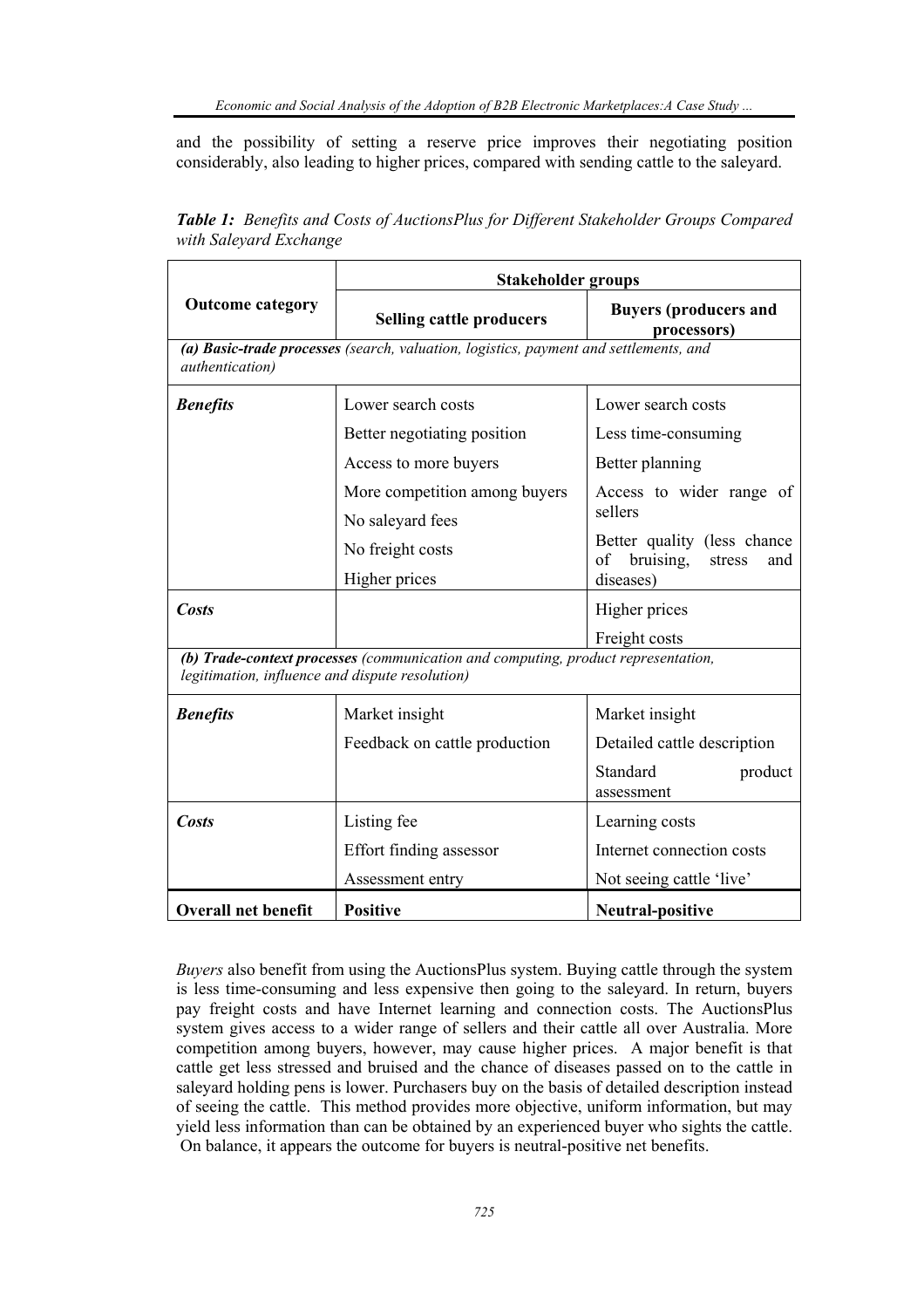Table 2 shows *cattle producers* have overall net positive benefit from the AuctionsPlus system compared with using the over-the-hooks method, mainly because the system generates access to more meat processors all over Australia and there is competition among these meat processors. If AuctionsPlus is not used, and the cattle are not sent to a saleyard, the producer has to negotiate a price over the phone, most likely with a limited number of processors. The negotiating position is weaker, with reduced opportunities for price discovery, and thus prices are likely to be lower than with AuctionsPlus. When using AuctionsPlus, the sellers do not pay freight but do pay AuctionsPlus listing fees and assessment.

|                                                                                                                                       | Stakeholder groups                                                                                                                  |                                                                                                                                                        |  |  |  |  |
|---------------------------------------------------------------------------------------------------------------------------------------|-------------------------------------------------------------------------------------------------------------------------------------|--------------------------------------------------------------------------------------------------------------------------------------------------------|--|--|--|--|
| <b>Outcome category</b>                                                                                                               | Selling cattle producers                                                                                                            | <b>Buyers (processors)</b>                                                                                                                             |  |  |  |  |
| (a) Basic-trade processes (search, valuation, logistics, payment and settlements, and<br><i>authentication</i> )                      |                                                                                                                                     |                                                                                                                                                        |  |  |  |  |
| <b>Benefits</b>                                                                                                                       | Access to more buyers<br>Competition among buyers<br>No freight costs<br>Higher prices<br>(Price based on less accurate)<br>system) | Contribution to continuous<br>supply<br>Better production planning<br>Access to wider range of<br>sellers<br>(Price based on less accurate)<br>system) |  |  |  |  |
| Costs                                                                                                                                 | (Price based on less accurate)<br>system)                                                                                           | Auction on set time<br>Higher prices<br>Freight costs<br>(Price based on less accurate<br>system)                                                      |  |  |  |  |
| (b) Trade-context processes (communication and computing, product representation, legitimation,<br>influence and dispute resolution.) |                                                                                                                                     |                                                                                                                                                        |  |  |  |  |
| <b>Benefits</b>                                                                                                                       | Market insight                                                                                                                      | Market insight<br>Detailed cattle description                                                                                                          |  |  |  |  |
| <b>Costs</b>                                                                                                                          | Listing fee<br>Effort finding assessor<br>Assessment entry                                                                          | Learning costs<br>Internet connection costs<br>Not seeing cattle 'live'                                                                                |  |  |  |  |
| Net benefit                                                                                                                           | <b>Positive</b>                                                                                                                     | <b>Neutral</b>                                                                                                                                         |  |  |  |  |

*Table 2: Benefits and Costs of AuctionsPlus for Different Stakeholder Groups Compared with Over-the-hooks Exchange* 

Prices are based on the assessment before the animal is sold, which is a less accurate method than the quality grid used by meat processors to assess the animal's yield after slaughter. This pricing method may be an advantage or not.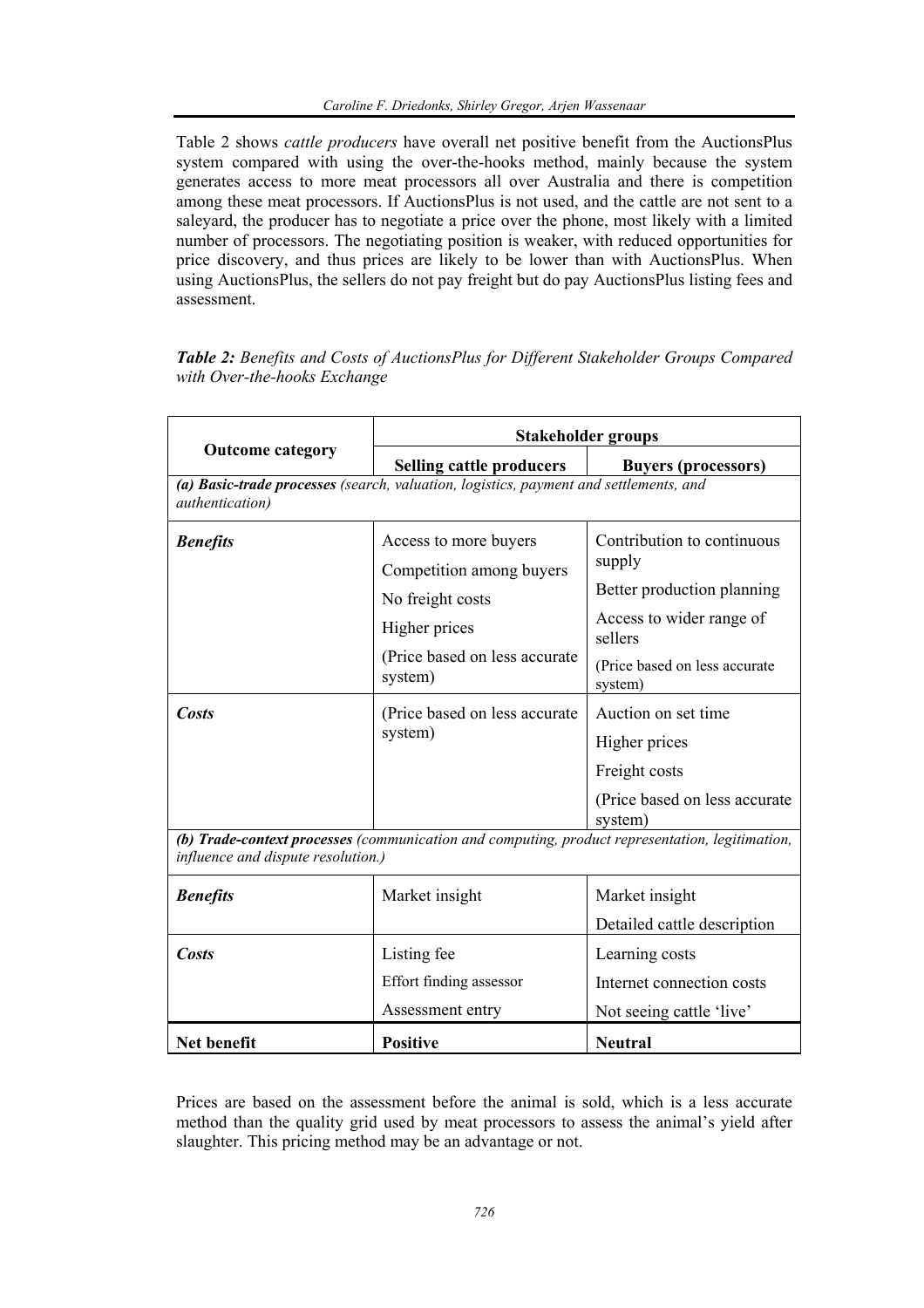*The meat processors'* overall net benefit from AuctionsPlus is neutral. Meat processors benefit from the AuctionsPlus system in having another purchasing method connecting them with producers all over Australia. Since meat processors are suppliers to retailers in a demand-driven chain, the opportunity of planning supply in advance is of great importance. Another advantage is that meat processors get a full description of the offered cattle before the sale. This gives them the possibility to bid on cattle that they consider most appropriate.

Usage of AuctionsPlus, however, costs meat processors a considerable amount. They have to arrange and pay freight of purchased cattle, pay Internet connection fees and may have learning costs. Prices paid may become higher because of competition. Meat processors don't see cattle before they buy and the quality of the cattle may change after the assessment.

From the process-stakeholder (economic) analysis, it is concluded that none of the key stakeholder groups (cattle producers and processors) as defined in this research is worse off using AuctionsPlus compared with traditional cattle exchange methods.

• Level 2 - Perception of individual potential users

At Level 2, Table 3 shows issues relating to the use of AuctionsPlus that were identified in the analysis of adoption and usage behaviour of individual entities using Rogers' diffusion theory to guide analysis. These issues emerged from qualitative analysis of interviews with industry participants. For each issue, factors that could lead to adoption and rejection were identified. These issues are both economic and social. The issues have been grouped according to the perspective from which they arose.

There were several issues arising from the perspective of the *distinguishing characteristics of the cattle producers*. The producers' location and distance to the nearest saleyards or abattoirs played a role in the adoption decision process. The larger this distance, the more the cattle producer is inclined to adopt AuctionsPlus. These factors explain why AuctionsPlus has more users in the northern and remote parts of Australia, where distances to saleyards are larger then in the more closely settled south-east regions. Cattle producers who were personally involved in industry politics, or cattle producers who are or were involved in CALM, for instance as an assessor, were more inclined to adopt the AuctionsPlus system. Although it would sound logical that IT innovativeness stimulates adoption of AuctionsPlus, a negative relationship was observed between IT innovativeness and adoption of the AuctionsPlus system. Cattle producers who used AuctionsPlus started using the Internet much later than those who did not. It is difficult to explain this finding. Possibly, early adopters of the Internet are located in areas with better telecommunications (less remote areas) and thus are also the enterprises which are closer to alternative, traditional market exchanges.

There were several issues arising from the perspective of the *initial knowledge of the cattle producers*. If initial knowledge was gained through personal communication about the system then adoption was stimulated. Cattle producers who are involved in political activities for instance are more confronted with the system and its users and are more open towards the system. Cattle producers who were only informed about the system by mass media were more inclined to reject. It is remarkable that most rejecters who initially had a positive opinion about AuctionsPlus rejected the system. It appears that these rejecters have not been persuaded to adopt because they are not connected to adopters who mostly are interconnected in political activities. The fact that respondents say they have trusted the AuctionsPlus system from the start shows there is no relation between trusting the system and adoption or rejection. In summary, most cattle producers initially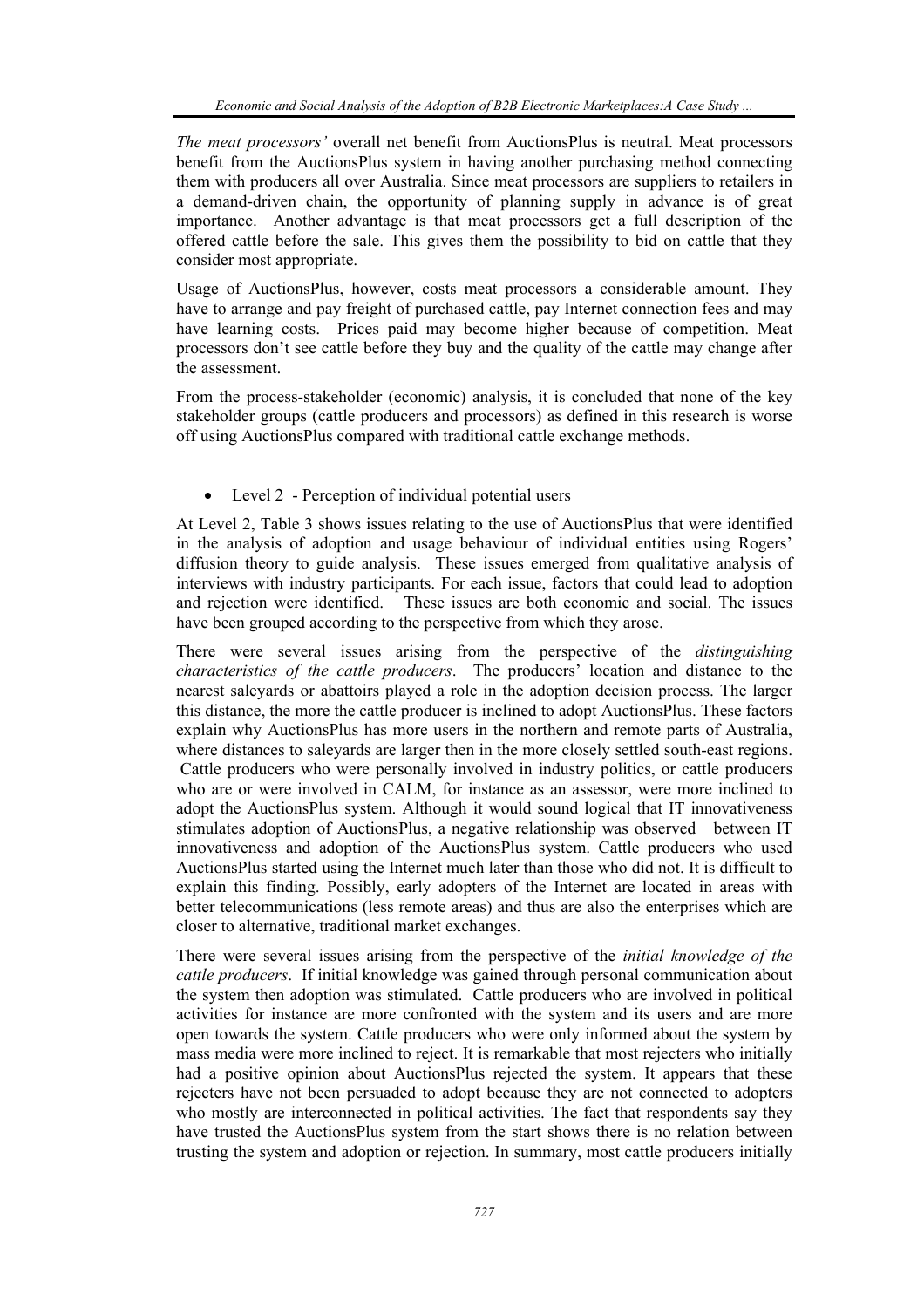were positive about AuctionsPlus and the ones who were informed about the AuctionsPlus system by personal (trustable) connections were inclined to adopt.

| Perspective                                                                            | <b>Issue</b>                                                                      | <b>Associated influence factors</b>               |                                                     |  |
|----------------------------------------------------------------------------------------|-----------------------------------------------------------------------------------|---------------------------------------------------|-----------------------------------------------------|--|
|                                                                                        |                                                                                   | <b>Adoption factors</b>                           | <b>Rejection factors</b>                            |  |
| <b>Characteristics of</b><br>the cattle<br>producers                                   | Geography                                                                         | Large distance to<br>nearest<br>saleyard/abattoir | Short distance to<br>nearest saleyard/<br>abattoir  |  |
|                                                                                        | Background                                                                        | Involvement in<br>industry<br>politics/CALM       |                                                     |  |
|                                                                                        | Internet adoption                                                                 | Later Internet<br>adoption                        | Earlier Internet<br>adoption                        |  |
| <b>Initial knowledge</b><br>about<br><b>AuctionsPlus of</b><br>the cattle<br>producers | Communication<br>channels used to<br>gain knowledge                               | Personal<br>communication                         | Mass communication<br>by media                      |  |
|                                                                                        | Initial opinion                                                                   |                                                   | Initial positive<br>opinion                         |  |
|                                                                                        | Trust                                                                             | Did not influence                                 | Did not influence                                   |  |
| <b>Perceptions of</b><br><b>AuctionsPlus held</b><br>by the cattle<br>producers        | Heterogeneous<br>perceptions of<br>costs, negotiating<br>position,<br>competition | All factors influenced<br>adoption and rejection  | All factors influenced<br>adoption and<br>rejection |  |
| <b>Perceptions of</b><br><b>AuctionsPlus held</b><br>by the meat<br>processors         | Heterogeneous<br>perceptions of<br>efficiency                                     | Influenced adoption<br>and rejection              | Influenced adoption<br>and rejection                |  |
| <b>Experts' insights</b><br>on AuctionsPlus<br>rejection                               | Social system                                                                     |                                                   | Social network found<br>in traditional saleyard     |  |
|                                                                                        | <b>Critical Mass</b>                                                              | $\qquad \qquad \blacksquare$                      | Not enough users                                    |  |
|                                                                                        | <b>Stock Agents</b>                                                               |                                                   | Discouraging                                        |  |

*Table 3: Issues and Adoption/Rejection Factors for AuctionsPlus at the Individual Enterprise Level* 

There were several issues arising from the perspective of *cattle producers' perceptions of AuctionsPlus.* The results concerning potential users' perceptions showed that the potential users group is heterogeneous in many ways. Perceptions differed among potential users. Factors that directly stimulated decisions to adopt at the same time stimulated others to reject the AuctionsPlus system. Costs, negotiating position and competition were factors that had both negative and positive influence on adoption. Some cattle producers perceived the system as too expensive to use and stated there are not enough buyers in the system, which causes lack of competition. On the other hand, adopters were initially stimulated to adopt because they perceived lower costs and were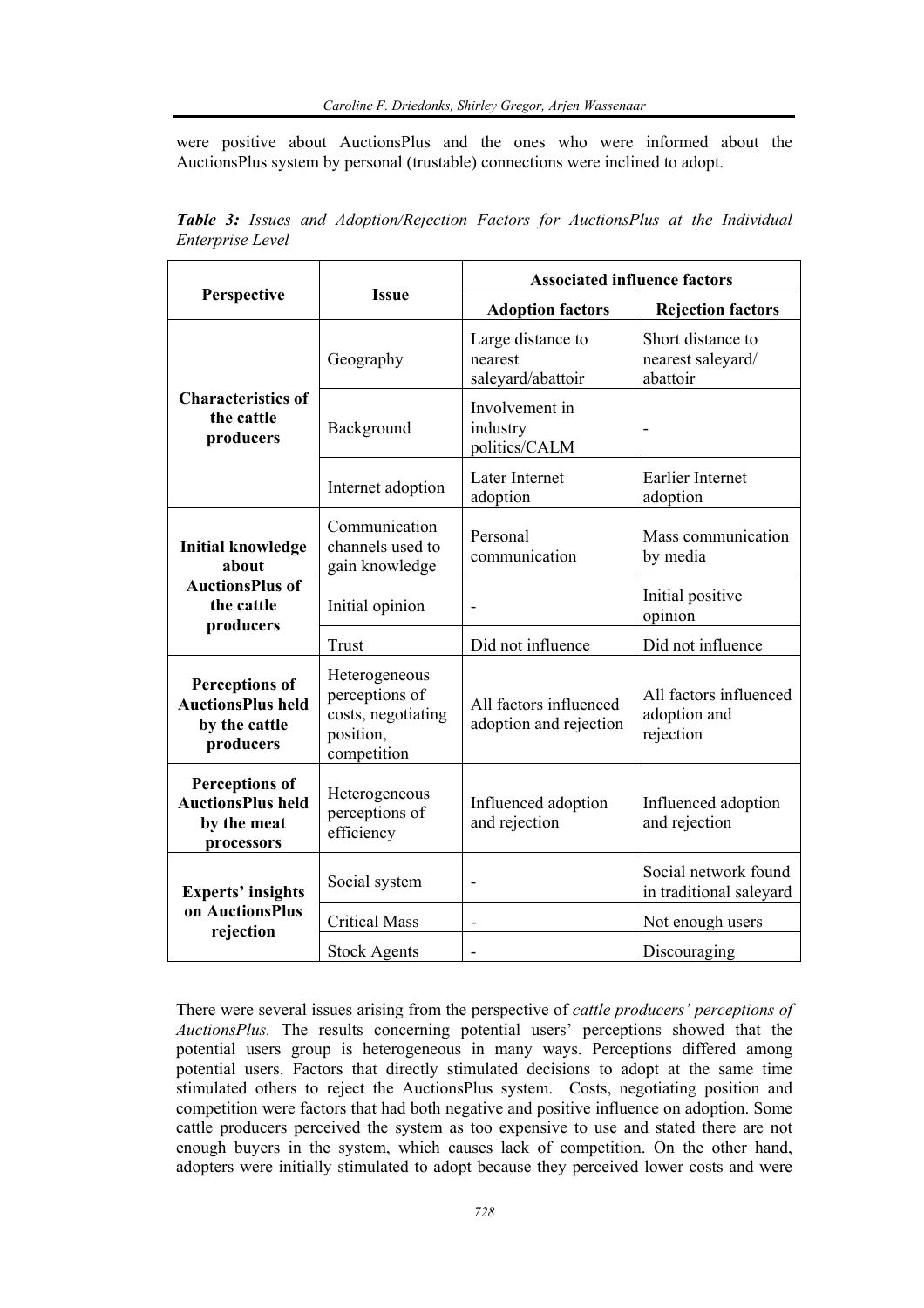attracted by gaining access to more buyers all over Australia, which would increase competition and generate higher prices.

The main issue arising from the perspective of *meat processors* was efficiency, which had both negative and positive aspects. One meat processor rejected because using the system was perceived as too time-consuming, while the meat processor who adopted perceived the system as an efficient supply method.

Interviews with industry experts showed they identified several issues affecting adoption. These experts included the president of the stock and station agents association, the CEO of the saleyard operators association, two ex-CALM employees, and a government representative. These experts all had many years of industry experience and an overview of the different stakeholders involved. These attributes give a good basis for deep insight into the relevant issues. They identified the nature of the social system in the Australian cattle industry as a strong influence on rejection of the system. Many cattle producers do not feel any need to change their ways of doing business. In addition, the social aspect of traditional saleyard auctions is a contribution to their social life, providing an opportunity to meet and socialize with peers. Otherwise, many producers have a fairly isolated existence in remote locations with social opportunities restricted by geography and very long working hours.

Experts believed that usage of AuctionsPlus was just below or 'on the edge' of critical mass, which varies among different auctions. This outcome is significant, as the system has been running for about fifteen years. The lack (or perception of a lack) of critical mass no doubt influences adoption of the system. One expert commented that it is "a chicken and egg" problem - most people don't want to use CALM until enough people use it.

The experts had an interesting view on the influence stock agents had on the adoption of AuctionsPlus. Agents are the intermediaries who facilitate sales of cattle through saleyards, earning a commission on the number of cattle sold and the price they reach. These agents advise the producers as to when their cattle are ready for sale, what price they are likely to fetch and may assist with rounding up the animals and arranging transport to the market. From this traditional role, agents have considerable influence over the producers. The agents often provide a very important social and commercial link between the relatively isolated cattle producer, his industry group and the outside world. The experts believed that the agents were discouraging usage of the AuctionsPlus system. Even the company owning AuctionsPlus, which employs many stock agents, was believed not to be stimulating adoption of AuctionsPlus strongly. Note that the stock agents were not identified as key stakeholders in the analysis that was carried out at Level 1. Obviously, the agents are worse off economically if cattle are sold through AuctionsPlus as they lose commissions. As an industry segment, the stock agents may not be regarded as "key stakeholders" as they are intermediaries, rather than players with a large economic investment and thus obvious explicit power in the industry. Nevertheless, it appears from social and historical reasons the stock agents may have more power and influence than is immediately apparent.

An attempt has been made to explain AuctionsPlus' low rate of adoption on two levels. Although on the economic level 1 no key stakeholder groups are worse off using AuctionsPlus, its rate of adoption is rather low. Placing the aspects in a social context on level 2 contributes much to the explanation of the relatively low take-up rate.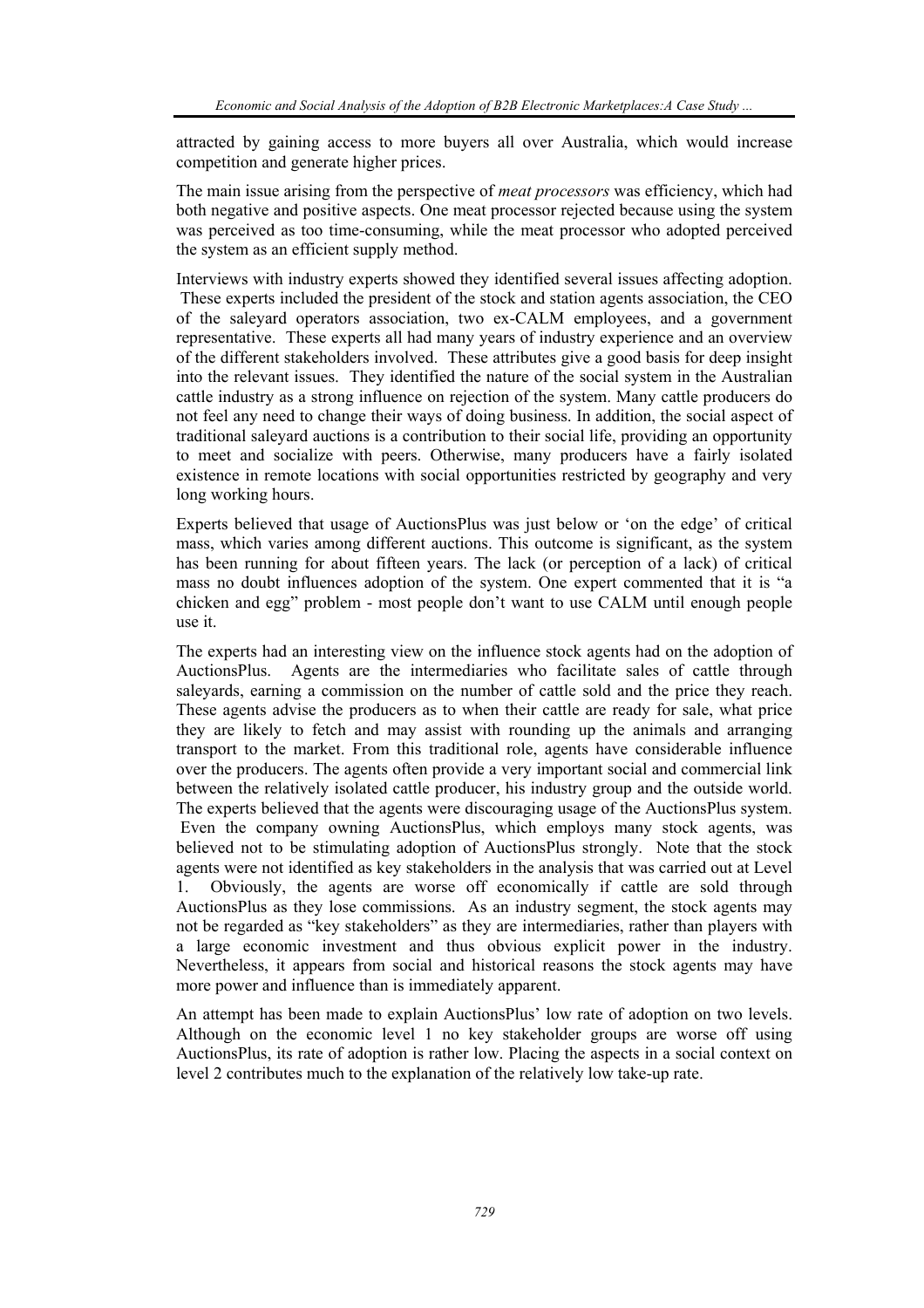# **7. Conclusions and Discussion**

In this paper the question of what economic and social factors affect the rate of adoption of B2B electronic marketplaces as innovations is addressed. The research model formulated to investigate these factors combines economic and social exploratory theories.

Major differences between these theories lie in explaining rate of adoption on the basis of relative advantage on stakeholder group level and explaining this rate on the basis of perception on individual (enterprise) level.

## *7.1 Conclusions Regarding the Case Study*

- 1. From the AuctionsPlus process-stakeholder analysis it can be concluded that economic factors do not fully explain rate of adoption. Although the key stakeholder groups' net benefits are neutral or positive, most individual potential users have decided not to adopt the AuctionsPlus system. Relative advantage on stakeholder group level does not mean relative advantage for each individual potential user. The cattle producers' group in the AuctionsPlus case is heterogeneous; for instance one's background plays an important role in relative advantage and especially in its perception. From a social view on the individual level it is explained why the innovation did not succeed in terms of adoption.
- 2. The first explanation of AuctionsPlus' low rate of adoption is the nature of the cattle producers' social system and its character of communication channels. The cattle producers tend to stick to their traditional ways of trading. Since an important part of their social life depends on the traditional saleyard auctions, they are not well disposed towards an innovation which takes away a big part of their social network. In AuctionsPlus' case the early adopters, of whom most were involved in CALM or industry politics, failed to function as 'opinion leaders'. Most rejecters were in no way personally connected to these early adopters, which contributed to the gap between relative advantage experienced by users and the individual decision process of potential users only informed by mass media. In a later phase the system was taken over by major agents who haven't stimulated adoption.
- 3. The second explanation is the kind of innovation decision to be made and power distribution in the industry. As shown in the AuctionsPlus case, Kambil and van Heck's process-stakeholder framework does not suit the situation in which the adoption decision is optional. Their analysis focuses on an innovation decision which is collectively made by or made by an authority and then implemented. Power distribution among stakeholders can be of major impact on an innovation's rate of adoption. Most stock agents (non-owners) do not stimulate adoption of the system and it is especially remarkable that the agents who took over AuctionsPlus do not seem to stimulate usage of the system. Rogers does not mention the possibility of such 'negative change agents'.
- 4. The third explanation is the lack of critical mass. In the AuctionsPlus case, a critical mass of adopters has not been reached –at least not fast enough. When the system was first launched no network effects have taken place, which is linked to the 'failing opinion leaders' mentioned earlier. Adoption has not accelerated; this is a 'chicken and egg problem'; no potential user will adopt until enough others have adopted.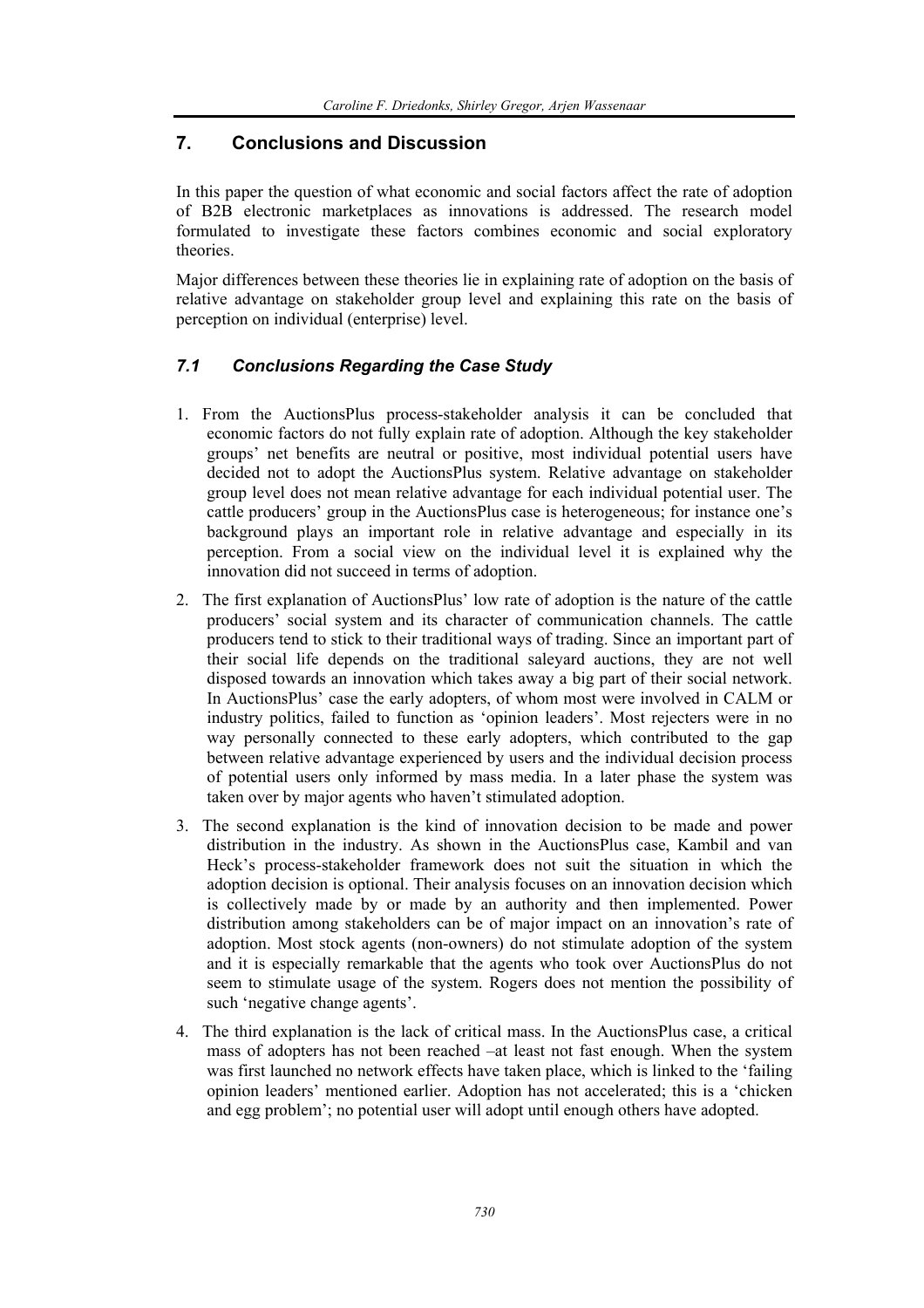## *7.2 Discussion on the Research Model*

As a result of the conclusions from the case study the research model can be revised by adding important factors found. This revised research model is shown in Figure 3.

The factors added to the research model are: social system, communication channels, industry context and critical mass.

The nature of a *social system* plays an important role in the adoption of B2B electronic marketplaces. Electronic commerce is often marketed as making business locations irrelevant. Change agents launching B2B electronic marketplaces should comply with social networks though, which are of great importance in many industries. Social involvement is often a way to transact effectively. This social aspect of traditional ways of trading is not (easily) exchangeable with IT-enabled innovations, which claim to offer more efficiency. This argument is supported by recently published literature. Steinfield argues that the success of local business clusters depends on the exploitation of 'social capital – proximity affords interaction opportunities, common language and culture enhance share understanding, relationships facilitate knowledge sharing yielding innovation, and trust arising from relationships lubricates commerce and reduces transaction costs' (Steinfield, 2002), p. 8). Steinfield states that most B2B electronic marketplaces are 'relatively opaque to – or even worse, attempt to substitute for  $-$  social information' (Steinfield, 2002, p. 8) and claims this is a reason why local business clusters do not widely adopt B2B electronic marketplaces. Wellman (2001) and Christiaanse and Markus (2002) also argue for this social network view.



*Figure 3: Revised Research Model*

*Communication channels* are of great importance in the adoption of B2B electronic marketplaces. The connection between early adopters who 'should' function as opinion leaders and potential users is an interesting phenomenon linked to social networks which can be investigated more.

An *industry's context* and power relations among stakeholders can considerably influence adoption of B2B electronic marketplaces. For instance, the case where one stakeholder has a monopolistic position is different from a competitive industry context. Some stakeholders may have a leading or forcing role in an industry which may affect others' innovation decisions. Generally, environmental factors like economic, socio-cultural, and competitive forces, to a great extent affect take up of innovative initiatives in industries.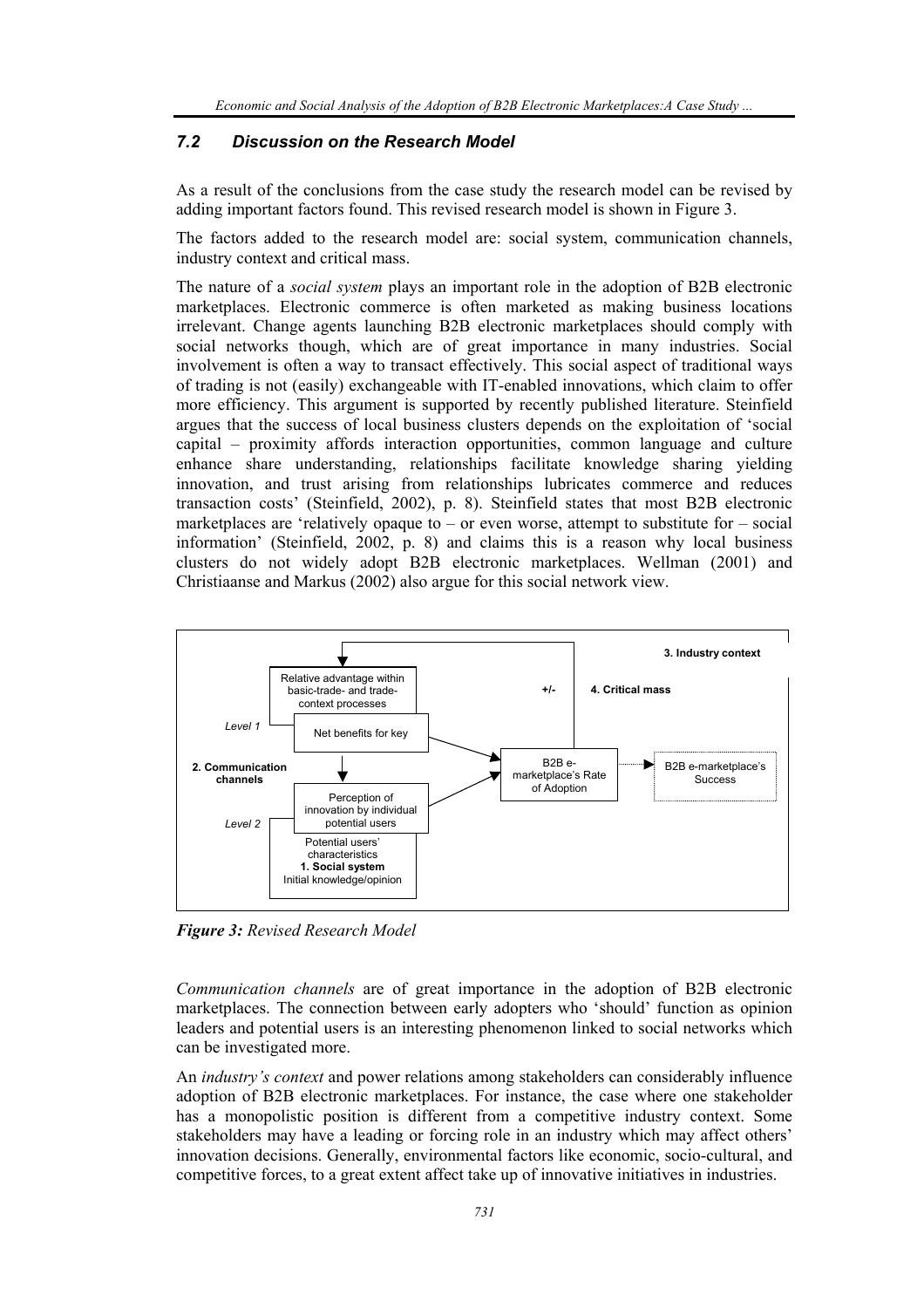Finally, a *critical mass* of marketplace participants has to be reached quickly enough to accelerate adoption. The value of a B2B electronic marketplace is a function of its number of users; value = f (# users). If value is not created quickly enough, the marketplace risks being considered unsuccessful and not worth participating in.

## **8. Final Remarks**

There are some limitations regarding the research presented in this paper. Initially, the Australian beef industry context was underexposed regarding stock agents, who turned out to play an important role in the exchange mechanisms discussed. It would be a contribution to investigate their role in these exchange mechanisms and their influence on cattle producers more precisely. In this paper it has become clear that the major stock agent companies owning AuctionsPlus possibly function as 'negative change agents'. This is an interesting finding that could be studied in further research.

Facts on AuctionsPlus adoption and its distribution over Australia unfortunately were difficult to obtain. It would be interesting to gather this information in order to confirm the relation between characteristics of cattle producers and adoption of AuctionsPlus.

The conclusions drawn from the remainder of the conducted research are thought to be valid since several data collection methods were used to investigate factors that affect the rate of adoption of B2B electronic marketplaces. The absence of quantitative analysis on the economic level is a weakness. The process-stakeholder framework, as developed by Kambil and van Heck (1998), is a suitable method of investigating relative advantage issues but does not provide enough guidance as for measuring net benefits.

## **References**

AuctionsPlus. (2002). from http://www.auctionsplus.com.au

- Christiaanse, E., & Markus, L. (2002). *Business-to-Business Electronic Marketplaces and the Structure of Channel Relationships.* Paper presented at the Twenty-Third International Conference on Information Systems, Barcelona.
- Clarke, R., & Jenkins, M. (1993). The Strategic Intent of On-line Trading Systems. *Journal of Strategic Information Systems, 2*(1).
- Davis, F. D. (1989). Peceived usefulness, perceived ease of use, and user acceptance of technology. *MIS Quarterly, 13*(3), 319-339.
- Davis, F.D., Bagozzi, R.P., and Warshaw, P.R. (1989). User acceptance of technology: A comparison of two theoretical models. *Management Science, 35*(8), 982-1003.
- Fishbein, M. and Azjen, I. (1975). Belief, attitude, intention and behavior: An introduction to theory and research. Reading, MA: Addison-Wesley.
- Driedonks, C.F. (2003). *Explaining B2B e-marketplaces' Rate of Adoption: A Case Study in the Australian Beef Cattle Industry*, University of Twente, Enschede
- Fong, T., Fowler, D. & Swatman, P.M.C. (1998). Success and Failure Factors for implementing Effective Electronic Markets. *Electronic Markets, 8*(1), 45-47.